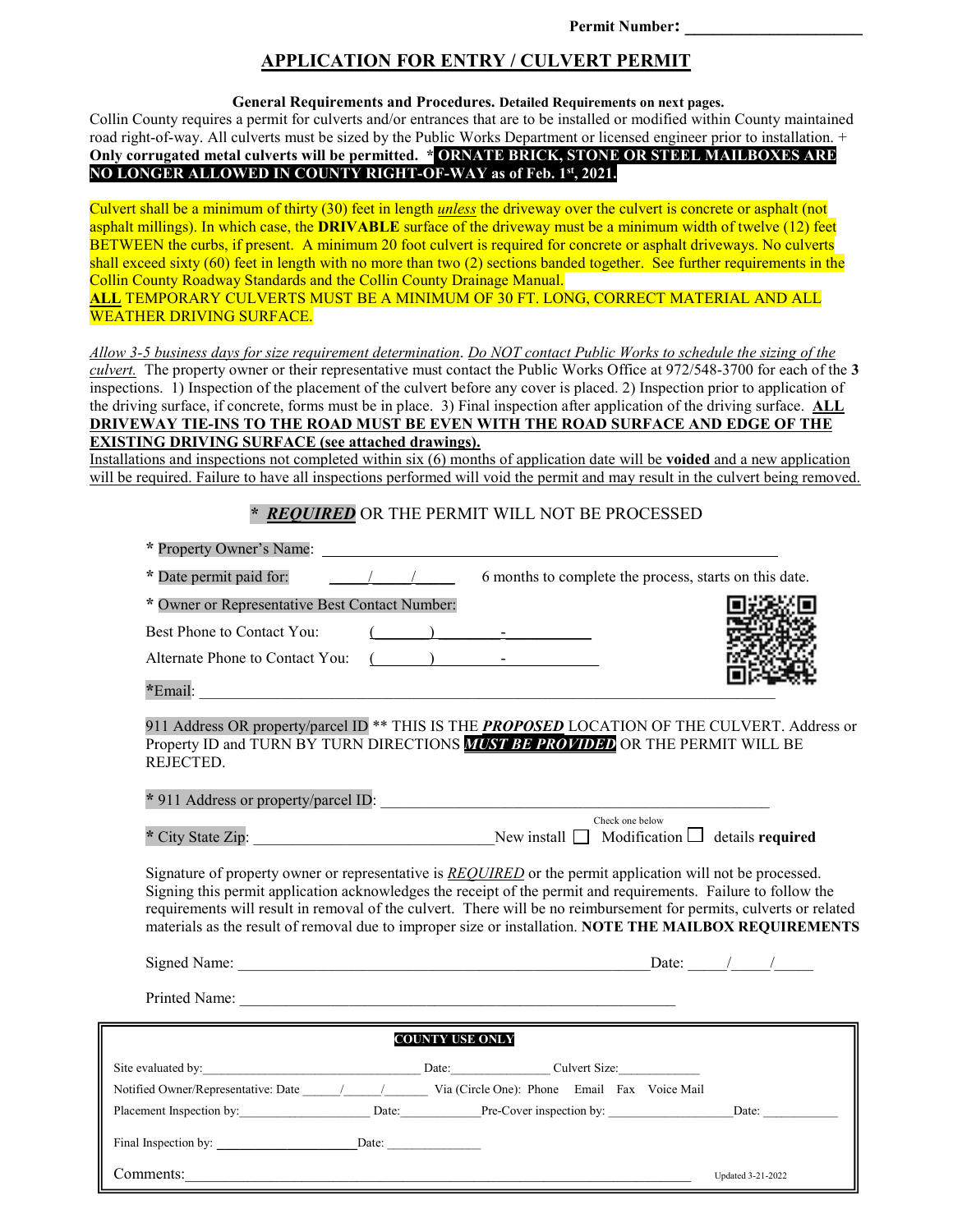## DETAILED TURN BY TURN DIRECTIONS AND MAP.

Physical Location where Culvert will be Installed PERMIT WILL NOT BE PROCESSED WITHOUT TURN BY<br>TURN DIRECTIONS TO THE PROPERTY AND CULVERT LOCATION. CULVERT LOCATION MUST BE FLAGGED OR OTHERWISE CLEARLY MARKED.



**MAP TO LOCATION-REQUIRED** Additional room is provided on the back page.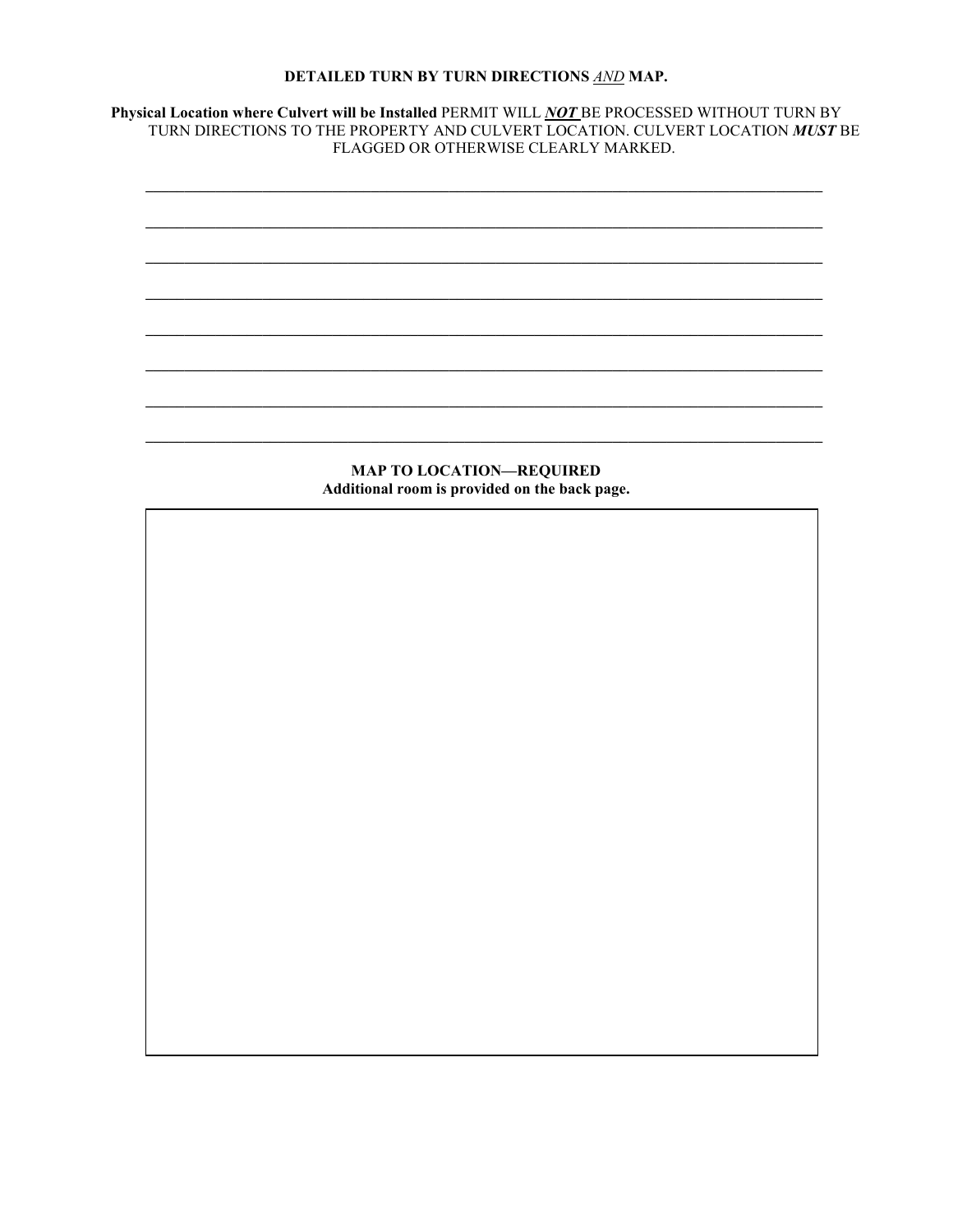#### **INSTALLATION REQUIREMENTS, DO NOT DISCARD Page 1 of 2**

#### **Also refer to the Current County roadway standards, right-of-way policy, drainage manual and subdivision regulations. These can be found on the Collin County website or via the QR code below.**

The property owner or authorized agent MUST contact Collin County Public Works Office at 972/548-3700 prior to covering the culvert with any material other than what may be necessary to keep the culvert in place. Once the inspector for Public Works approves the installation, the driving surface material can be applied.

Collin County will only allow corrugated metal pipe (CMP) culverts to be installed within Collin County road right-ofway+.

Culvert materials NOT allowed include but are not limited to plastic culverts, plastic pipe or steel pipe. The culvert must be a minimum of 30 feet in length if the driveway material is to be gravel or rock. The cover material MUST be all weather material. If the material is going to be asphalt or concrete, the *drivable* surface of the driveway must be a minimum width twelve (12) feet and the minimum culvert length is 20 feet. Any culvert that is going to be covered with concrete or asphalt and is shorter than 30 feet long must be covered within 30 days of installation or it may be removed.

Collin County does not require the installation of headwalls on culverts installed within Collin County road right-of-way. However, installation of headwalls is allowed. If drainage work requires the removal of the headwalls, the County will *not* replace them and reimbursement will not be made. Collin County will allow culverts under walk ways on a case by case basis. Collin County will not maintain the walk ways. If a drainage issue arises, the property owner must address it or it will be removed and no reimbursement will be made.

Culverts shall not be installed below the natural flow line of a drainage ditch. Each end of the culvert must be even with the ditch, not below it. In some cases this will require the driveway surface over the culvert to have a slight rise. If you do not want the rise, you must obtain approval from Collin County before the culvert can be installed below grade. If the ditch is to be modified, it must be modified in such a way as to permit unimpeded flow into and out of the culvert and continuing down the ditch. This may require re-cutting the entire ditch in front of the property and beyond. Collin County grants no permission to excavate on another's property. Permission must be obtained by the permittee and the work must be approved by the County before work can begin.

The proposed location of the culvert must be clearly flagged or marked within 24 hours of the culvert permit issue date/time.

Culverts within a subdivision will be sized on an individual basis unless an engineered drainage plan has been submitted to Collin County Public Services and has been approved. Culverts in a subdivision will still require all inspections.

Any culvert that is being installed to widen an existing driveway will require the existing culvert and driving surface to be brought up to current requirements.

#### **ALL DRIVEWAY TIE-INS TO THE ROAD, MUST BE EVEN WITH THE ROAD SURFACE AND EDGE OF THE EXISTING DRIVING SURFACE. COLLIN COUNTY WILL NOT INSTALL OR MAINTAIN ANY TIE-INS THAT DO NOT MEET REQUIREMENTS. ALL MAILBOXES MUST MEET CURRENT POSTAL REQUIREMENTS. COLLIN COUNTY WILL NOT MAINTAIN THE AREA BETWEEN THE EDGE OF THE DRIVING SURFACE AND THE MAILBOX**

Any culverts installed that do not meet the requirements will be removed. This includes culverts that are of a smaller diameter, shorter or longer than permitted.

By signing the permit application on the front page you agree to abide by the requirements of the permit. If your culvert is found to be in violation, the property owner will receive a written notice allowing 14 days to correct the issue. If the issue is not corrected in 14 days, the culvert will be removed without additional notice and the property owner will not be reimbursed for any cost associated with the culvert or the removal. Additionally, the property owner may be charged for the removal and disposal of the culvert and/or driveway.

All culverts that are installed in the right-of-way become the property of Collin County. As such, if the culvert is installed per the requirements and has a drainage issue in the future, Collin County will address the drainage issue. However, if the culvert is not installed per the requirements and a drainage issue arises, Collin County will remove the culvert completely and no reimbursement will be made. Collin County does not maintain the driving surface over the culvert.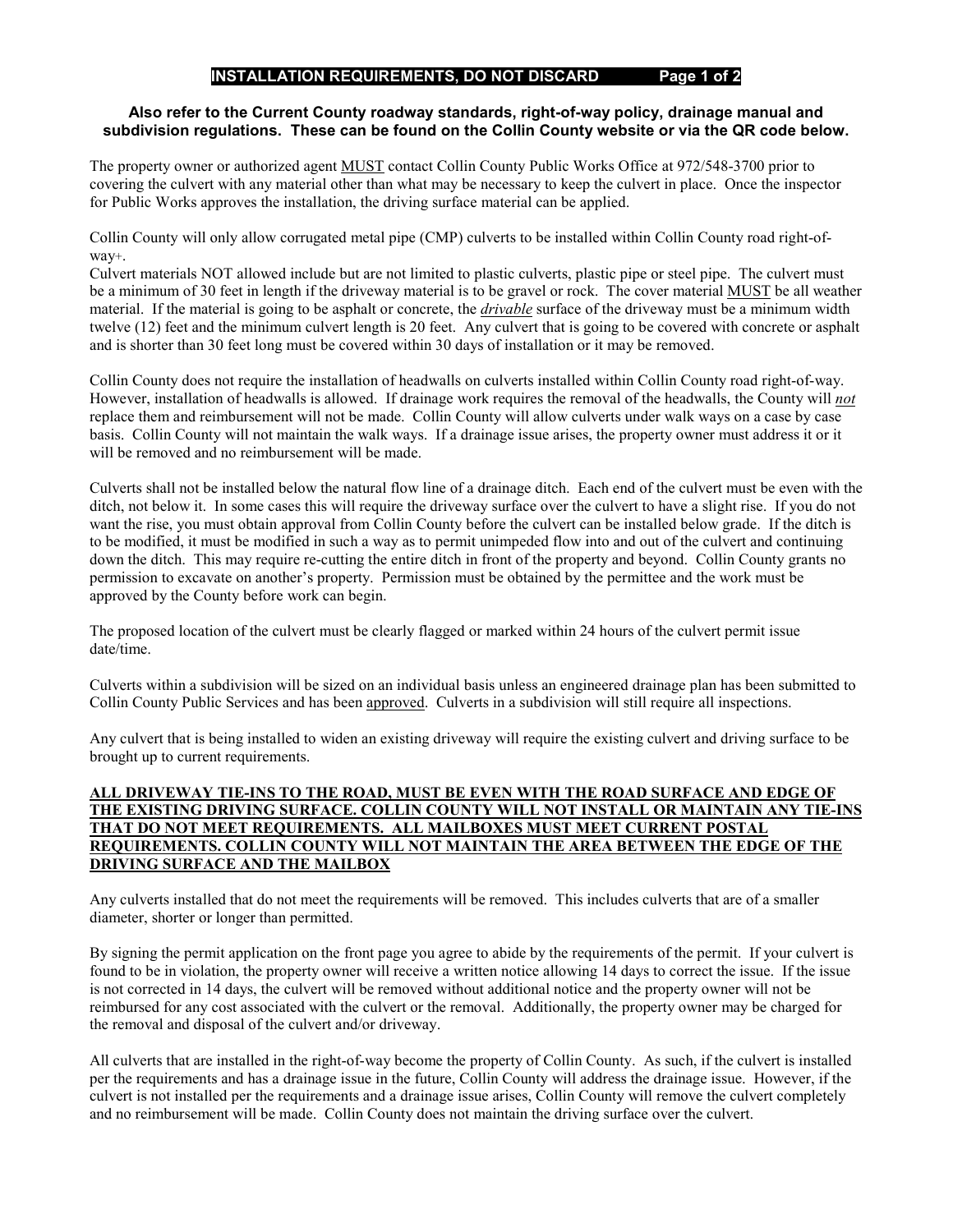**Culvert size, inspection and installation questions: Collin County Public Works 700 A. West Wilmeth Rd. [map](http://gismaps.collincountytx.gov/main.html?x=-96.6183676089&y=33.2302362815) McKinney, TX. 75069 Phone: 972-548-3700 Metro # 972-424-1460 ext. 3700**

**Purchase the permit at: Collin County Development Services 4690 Community Ave. Suite 200 [map](http://gismaps.collincountytx.gov/main.html?x=-96.6347811182&y=33.2488040444) McKinney, TX 75071 Phone: 972-548-5585 Metro # 972-424-1460 ext. 5585**



**Mailbox information: All mailboxes are to be installed via USPS regulations attached.**